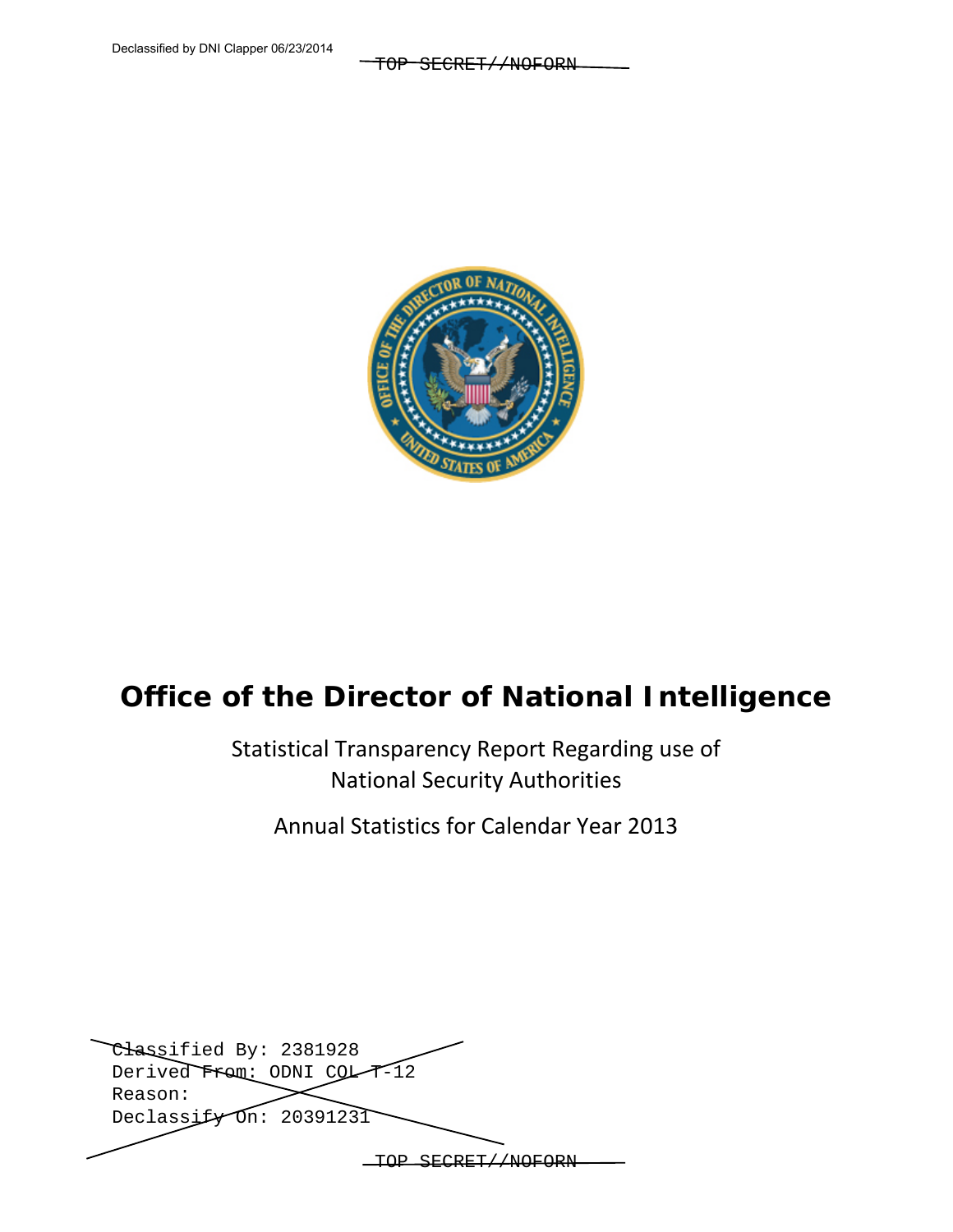### **Statistical Transparency Report Regarding use of National Security Authorities**

June 26, 2014

#### **Introduction.**

In June 2013, President Obama directed the Intelligence Community to declassify and make public as much information as possible about certain sensitive U.S. Government surveillance programs while protecting sensitive classified intelligence and national security information. Over the past year, the Director of National Intelligence (DNI) has declassified and authorized the public release of thousands of pages of documents relating to the use of critical national security authorities. Today, and consistent with the DNI's directive on August 29, 2013, we are releasing information related to the use of these important tools, and will do so in the future on an annual basis. Accordingly, the DNI has declassified and directed the release of the following information for calendar year 2013.

# **Annual Statistics for Calendar Year 2013 Regarding Use of Certain National Security Legal Authorities.**

| <b>Legal Authority</b>                 | <b>Annual Number</b><br>of Orders | <b>Estimated Number of Targets</b><br><b>Affected</b> |
|----------------------------------------|-----------------------------------|-------------------------------------------------------|
| FISA Orders based on probable cause    | 1,767 orders                      | 1,144                                                 |
| (Title I and III of FISA, Sections 703 |                                   |                                                       |
| and 704 of FISA)                       |                                   |                                                       |
| Section 702 of FISA                    | 1 order                           | 89,138                                                |
| FISA Pen Register/Trap and Trace       | 131 orders                        | 319                                                   |
| (Title IV of FISA)                     |                                   |                                                       |

**Titles I, III, IV, and VII of FISA.**

It is important to provide some additional context to the above statistics.

• **Targets.** Within the Intelligence Community, the term "target" has multiple meanings. For example, **"**target" could be an individual person, a group, or an organization composed of multiple individuals or a foreign power that possesses or is likely to communicate foreign intelligence information that the U.S. government is authorized to acquire by the above-referenced laws. Some laws require that the government obtain a Court order specifying the communications facilities used by a "target" to be subject to intelligence collection. Although the government may have legal authority to conduct intelligence collection against multiple communications facilities used by the target, the user of the facilities - the "target" - is only counted once in the above figures.

TOP SECRET//NOFORN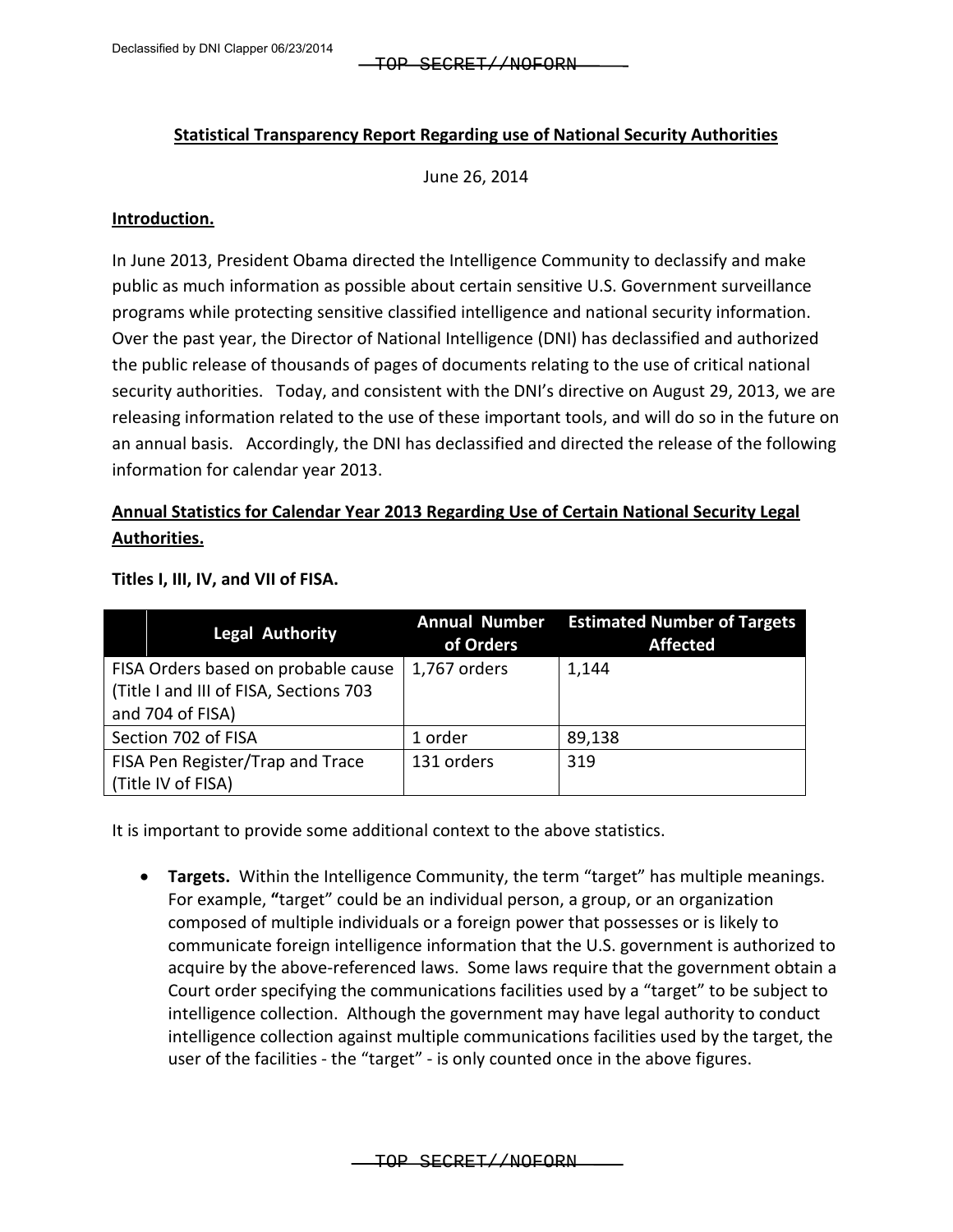- **702 Targets.** In addition to the explanation of target above, in the context of Section 702 the term "target" is generally used to refer to the act of intentionally directing intelligence collection at a particular person, a group, or organization. For example, the statutory provisions of Section 702 state that the Government "may not *intentionally target any person* known at the time of the acquisition to be located in the United States" (emphasis added), among other express limitations. Under Section 702, the Foreign Intelligence Surveillance Court (FISC) approves Certifications as opposed to individualized orders. Thus, the number of 702 "targets" reflects an estimate of the number of known users of particular facilities (sometimes referred to as selectors) subject to intelligence collection under those Certifications. This estimate is based on the information readily available to the Intelligence Community to identify unique targets – users, whose identity may be unknown, but who are reasonably believed to use the particular facility from outside the United States and who are reasonably believed to be non-United States persons. For example, foreign intelligence targets often communicate using several different email accounts. Unless the Intelligence Community has information that multiple email accounts are used by the same target, each of those accounts would be counted separately in these figures. On the other hand, if the Intelligence Community is aware that the accounts are all used by the same target, as defined above, they would be counted as one target.
- **Relationship of Orders to Targets.** In some cases, one order can by its terms affect multiple targets (as with Section 702). Alternatively, a target may be the subject of multiple orders, as noted below.
- **Amendments and Renewals.** The FISC may amend an order one or more times after it has been issued. For example, an order may be amended to add a newly discovered account used by the target. To avoid redundant counting, these statistics do not count such amendments separately. Moreover, some orders may be renewed multiple times during the calendar year (for example, the FISA statute provides that a Section 704 FISA Order against a U.S. person target may last no longer than 90 days but permits the order to be renewed). The statistics count each such renewal as a separate order.

## **Title V of FISA (Business Records).**

We are reporting information about the Government's use of the FISA Business Records provision (Title V) separately because this authority has been used in two distinct ways – collection of business records to obtain information about a specific subject and collection of business records in bulk. Accordingly, in the interest of transparency, we have decided to clarify the extent to which individuals are affected by each use. In addition, instead of reporting on the number of Business Record orders, the government is reporting on the number of *applications* submitted to the Foreign Intelligence Surveillance Court because the FISC may issue several orders to different recipients based upon a particular application.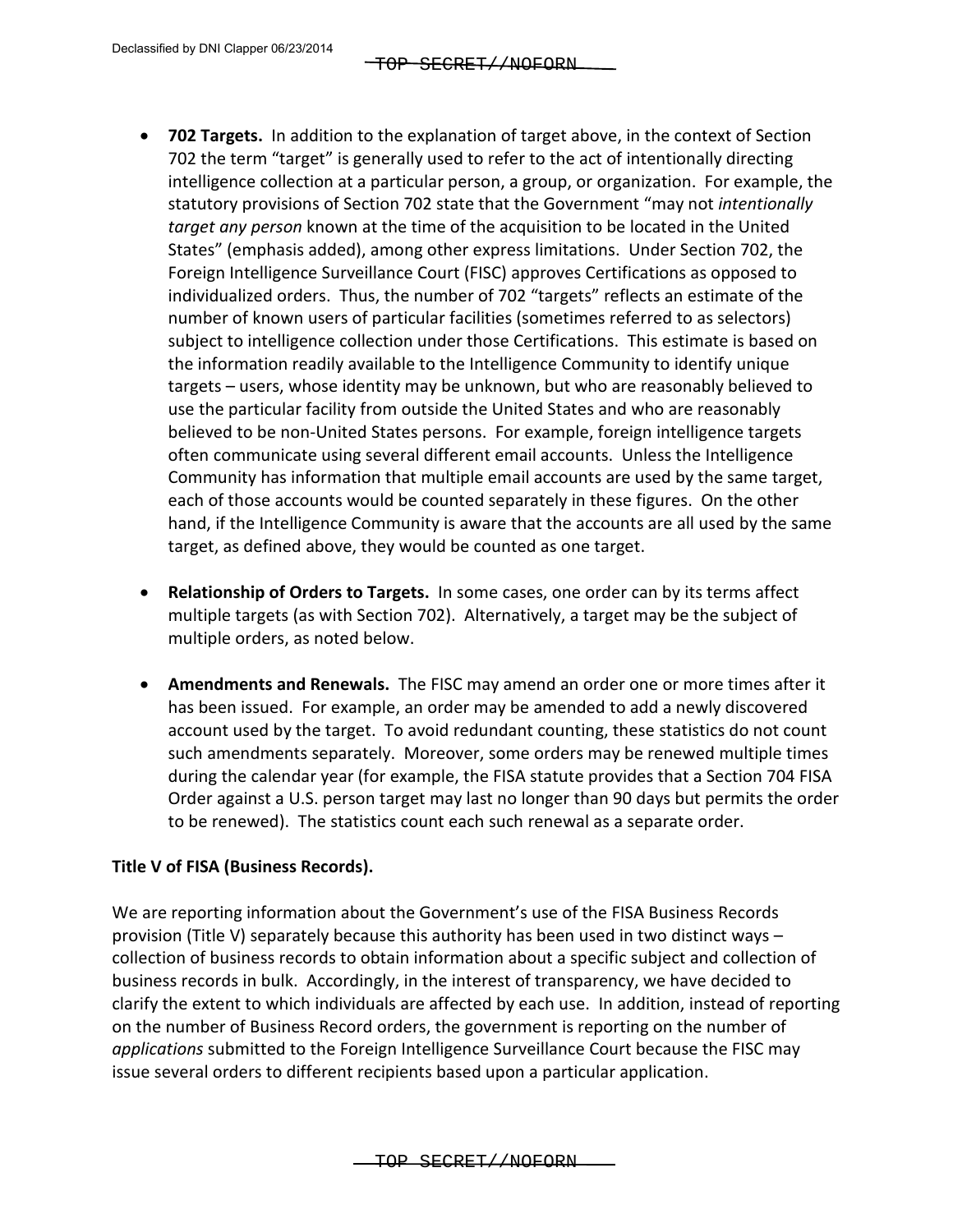| <b>Legal Authority</b>         | <b>Annual Number of</b><br><b>Applications</b> | <b>Estimated Number Affected</b>  |
|--------------------------------|------------------------------------------------|-----------------------------------|
| FISA Business Records (Title V | 178                                            | 172: The number of                |
| of FISA)                       |                                                | individuals, entities, or foreign |
|                                |                                                | powers subject to a business      |
|                                |                                                | records application to obtain     |
|                                |                                                | information about a specific      |
|                                |                                                | subject                           |
|                                |                                                | 423: The number of selectors      |
|                                |                                                | approved to be queried under      |
|                                |                                                | the NSA telephony metadata        |
|                                |                                                | program                           |
|                                |                                                | 248: The number of known or       |
|                                |                                                | presumed U.S. persons who         |
|                                |                                                | were the subject of queries of    |
|                                |                                                | information collected in bulk or  |
|                                |                                                | who were subject to a business    |
|                                |                                                | records application.              |

## **National Security Letters.**

Finally, we are reporting information on the Government's use of National Security Letters (NSLs). On April 30, 2014, the Department of Justice released its Annual Foreign Intelligence Surveillance Act Report to Congress. That report, which is [available here](http://www.justice.gov/nsd/foia/foia_library/2013fisa-ltr.pdf) reports on the number of requests made for certain information concerning different United States persons pursuant to NSL authorities during calendar year 2013. In addition to those figures, today we are reporting (1) the total number of NSLs issued for all persons, and (2) the total number of requests for information contained within those NSLs. For example, one NSL seeking subscriber information from one provider may identify three e-mail addresses, all of which are relevant to the same pending investigation and each is considered a "request."

We are reporting the annual number of requests rather than "targets" for multiple reasons. First, the FBI's systems are configured to comply with Congressional reporting requirements, which do not require the FBI to track the number of individuals or organizations that are the subject of an NSL. Even if the FBI systems were configured differently, it would still be difficult to identify the number of specific individuals or organizations that are the subjects of NSLs. One reason for this is that the subscriber information returned to the FBI in response to an NSL may identify, for example, one subscriber for three accounts or it may identify different subscribers for each account. In some cases this occurs because the identification information provided by the subscriber to the provider may not be true. For example, a subscriber may use a fictitious name or alias when creating the account. Thus, in many instances, the FBI never identifies the actual subscriber of a facility. In other cases this occurs because individual